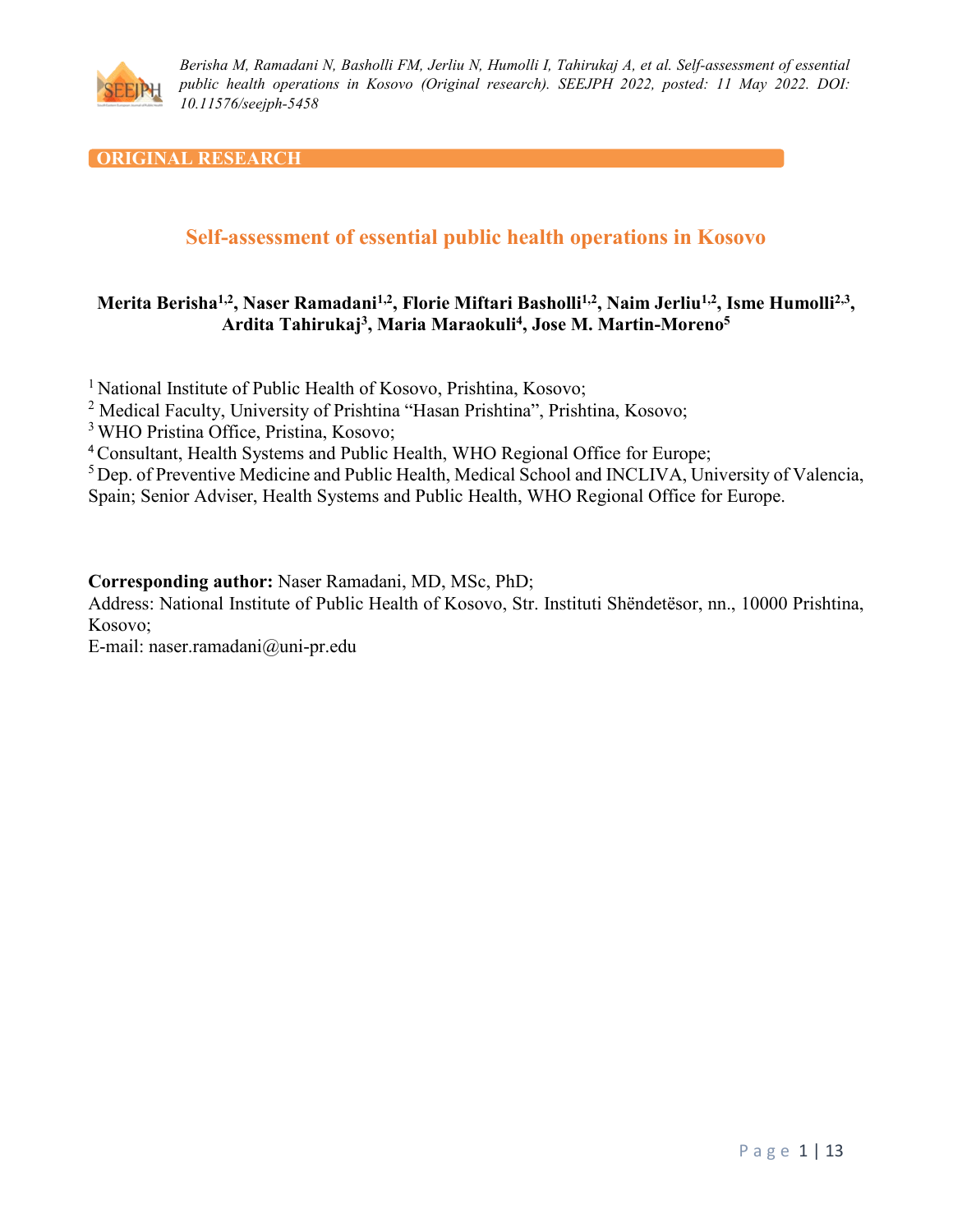

### **Abstract**

**Aim:** The National Institute of Public Health of Kosovo (NIPHK) considered the challenge of assessing the availability and performance of critical public health services in Kosovo. To this end, support was requested from the World Health Organization (WHO) European Regional Office, through the WHO office in Pristina, for an action-oriented process. The systematic process of the self-assessment of public health operations aimed to generate sufficient empirical evidence to identify the strengths and weaknesses of the country's health services and functions to provide recommendations for future public health actions in Kosovo.

**Methods:** The NIPHK team followed the systematic self-assessment methodology of the Essential Public Health Operations (EPHO) model that the WHO's regional office for Europe developed. The appraisal was conducted throughout 2018 and the first quarter of 2019 and involved a broad spectrum of public health actors. It also followed a participatory, interdisciplinary, and inter-sectoral approach. It was developed in three phases: preparation and collection of information, analysis and interpretation of the data, and critical recommendations for the Kosovo health authorities' consideration.

**Results:** The assessment resulted in an overall score of 48% sufficiency for the set of public health operations (core and enablers). The most in need of development were EPHO 6, which is related to governance (only 20% of what is needed in this dimension as a whole), followed by EPHO 3, which considers vital aspects of health protection (35%), and EPHO 10, which is related to research capacities (40%). Based on the EPHO assessment results, the specialized teams developed a set of priority recommendations to strengthen the implementation of the EPHOs in Kosovo.

**Conclusion:** The self-assessment revealed that, despite ongoing initiatives and measures to strengthen public health, the application of EPHOs has much room for improvement. We believe that decisionmakers can use this method and the findings that it reveals to implement the most effective interventions to protect and promote the population's health. In addition, the methodology and experience can be used for educational and training purposes.

*Keywords: disease prevention, EPHO, health promotion, health protection, Kosovo, participatory approach, public health.*

**Acknowledgments:** We acknowledge the work of the national working group, participating experts, and institutions in the EPHO assessment process, without which the self-assessment exercise would not have been possible. We thank the members of the WHO's regional office for Europe and the WHO's office in Pristina for assisting in the work of the national working group by providing expertise and logistical support. We also thank Professor Laura E. Cruz for her contribution to the English editing of this paper.

**Sources of funding:** Work regarding the self-assessment was funded by the WHO's regional office for Europe, the WHO's office in Pristina, the National Institute of Public Health, and the Ministry of Health of Kosovo.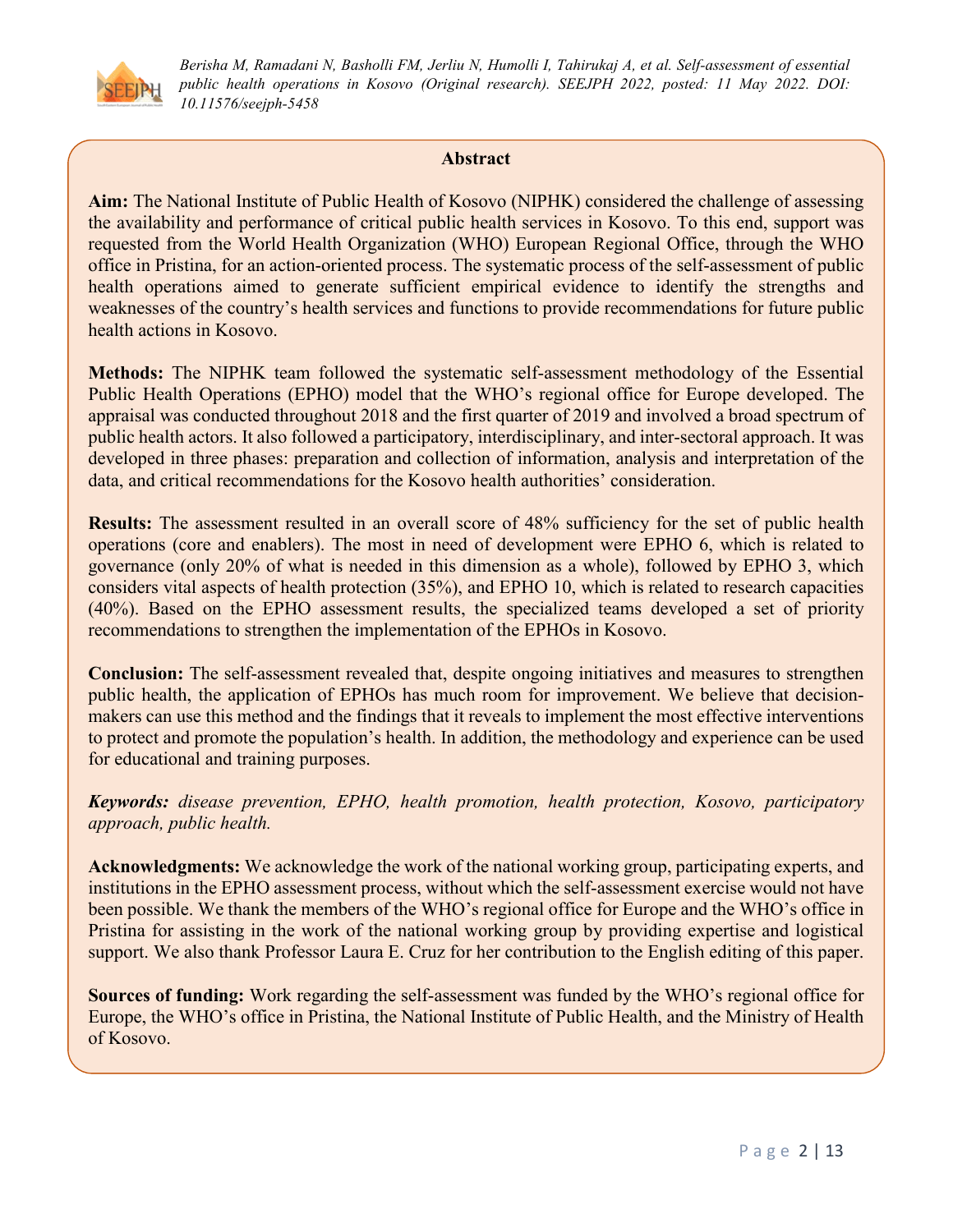

**Conflicts of interest:** The authors of this article were part of the national working group for the selfassessment process. The first author (MB) received a consultancy fee from the WHO for coordinating, collecting, and analyzing the data required for the assessment reported in this article. The co-author (MM) received a consultancy fee through a professional assignment from WHO. The last author (JMM) also played a consulting role through a professional assignment from WHO.

**Disclaimer:** The authors alone are responsible for the views expressed in this publication, and they do not necessarily represent the decisions or policies of the WHO.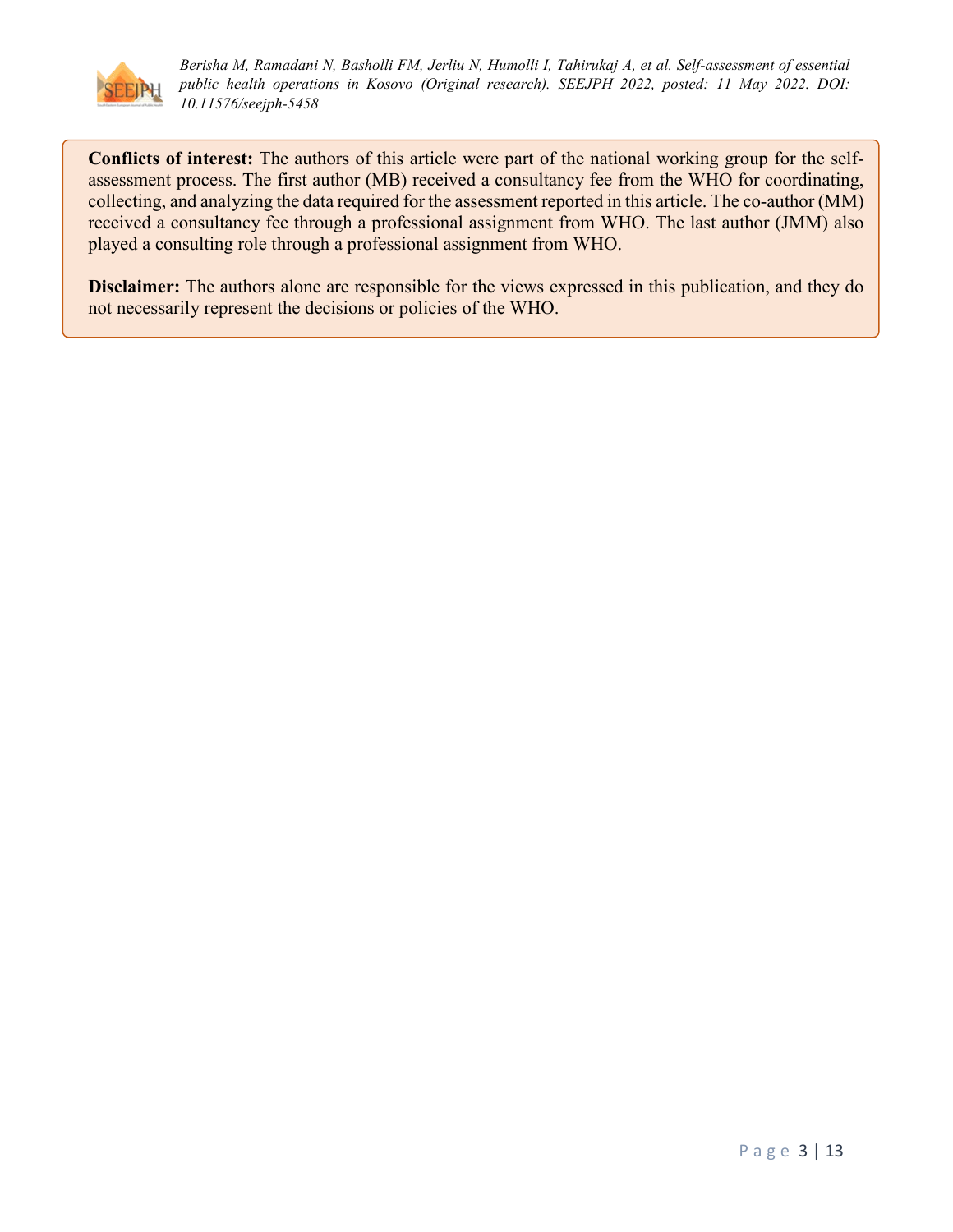

## **Introduction**

Kosovo has the youngest population in Europe, with an average age of 30.2 years (1) and a life expectancy of 76.7 years (74.1 years for men and 79.4 years for women). Furthermore, the overall unemployment rate is very high (reaching 27.5%), with youth unemployment reaching 52.4%. Kosovo also has the highest female unemployment rate in Europe at 31.8%.

Kosovo's healthcare system is divided into three levels: primary healthcare (PHC), secondary healthcare (SHC), and tertiary healthcare (THC) services. The PHC portfolio includes health promotion, prevention, early detection, diagnosis, treatment, and rehabilitation and deals with diseases, disorders, and injuries. SHC services, on the other hand, include hospital care services and out-of-hospital services covering diagnosis, therapy, rehabilitation, and emergency transport, as well as public health coordination and protection services. Finally, THC services are provided by health institutions that offer the most organized health activities, university teaching, undergraduate and postgraduate training, and research activities (2). The National Act 06/L-133 on budget allocations for 2019 shows that the health sector received 10% of the total government budget, with the largest allocation (51%) given to the Hospital and University Clinical Service of Kosovo (HUCSK). Overall, the total budget allocated for public health in Kosovo is comparable to other countries with similar GDP levels.

Environmental pollution has had a significantly negative impact on the population's health in Kosovo, and it is estimated that its cost is higher than all investments made for health in Kosovo each year (3). For example, the prevalence of smoking is relatively high compared to other Eastern European countries, with 25.7% of the population reported as smokers according to the STEPS survey (2019, Kosovo), which outlines the expected impact of increased incidences of smoking-related diseases (4).

During the last decade, several significant improvements have been achieved in Kosovo, including decrease of infant mortality (10.6‰ in 2018) and perinatal mortality (11.2‰ in 2018), decrease in prevalence of infectious diseases, especially tuberculosis, eradication of poliomyelitis and other (5). Nevertheless, the analysis provided in the Health Sector Strategy (HSS) of the Ministry of Health, but also other recent analyses, highlight that Kosovo, needs to tackle a number of fundamental challenges before the health sector becomes a comprehensive system of preventive, diagnostic and treatment services attuned to the needs of the population and supporting the citizens in obtaining a health status comparable to the EU populations.

To address these public health challenges in an operational manner, approaches based on models that systematically structure essential public health functions and services have been followed in different regions and countries of the world (6).

Specifically, the framework provided by the socalled "Essential Public Health Operations" (EPHOs), designed and adapted to the needs of the European Region with World Health Organization (WHO) leadership and support, have proven to be practical instruments for promoting a harmonized understanding of public health, both within and outside of the health sector (7). This tool can strengthen the dialogue regarding the advantages and disadvantages present in public health, help to generate health policy options and recommendations for public health reform, and contribute to the development of public health policies, while it can also be used for educational purposes. The process of assessing the EPHOs serves as a tool for renewing public health services in line with the precepts of Health 2020 (9) and the European Action Plan for Strengthening Public Health Capacities and Services (14).

The National Institute of Public Health of Kosovo (NIPHK) considered the challenge of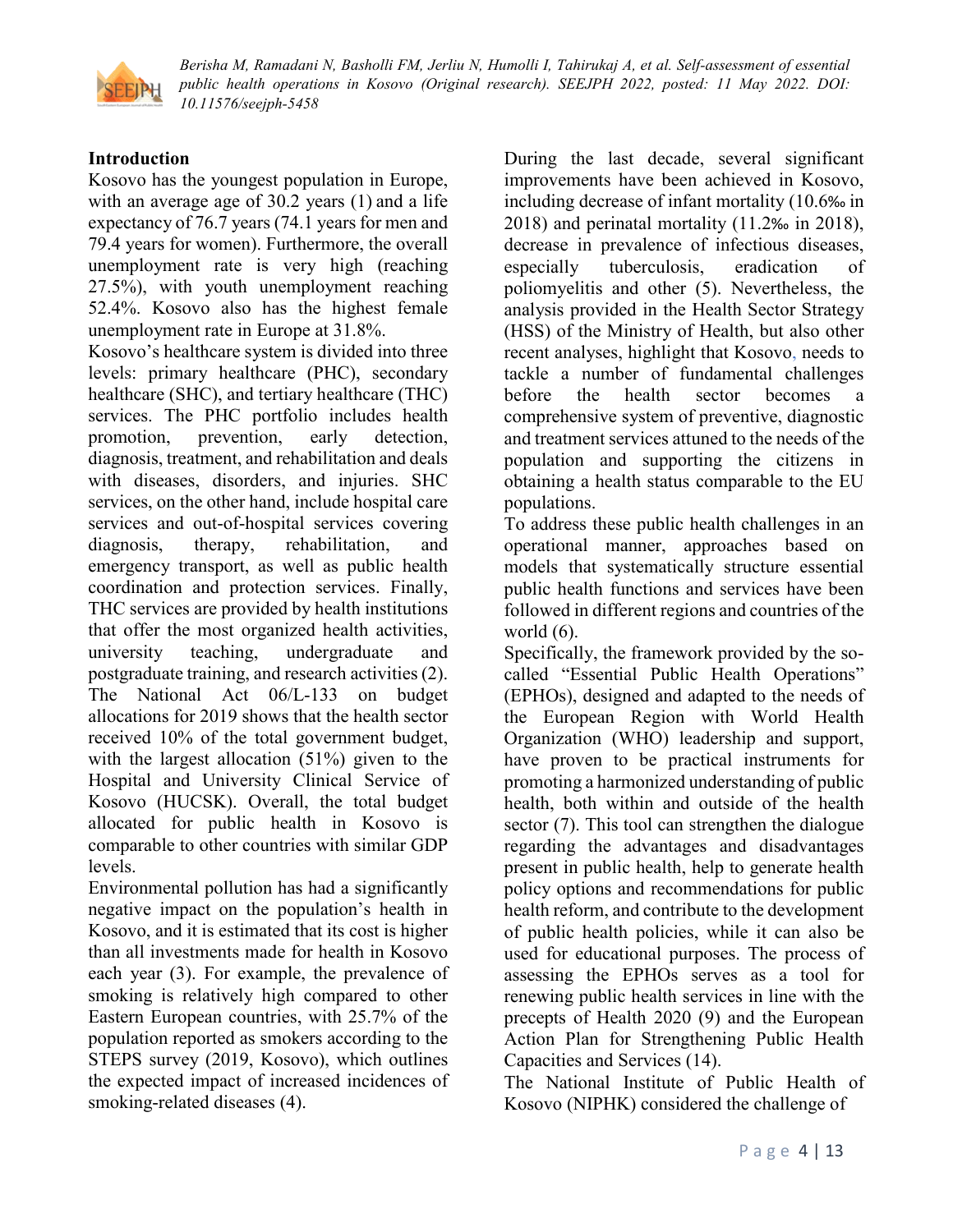

assessing the availability and performance of critical public health services in Kosovo. To this end, in 2017, support was requested from the World Health Organization (WHO) European Regional Office, through the WHO office in Pristina, for an action-oriented process. The systematic process of the self-assessment of public health operations aimed to generate sufficient empirical evidence to identify the strengths and weaknesses of the country's health services and functions to provide recommendations for future public health actions in Kosovo.

The specific objectives of this first EPHO assessment process in Kosovo were to:

- achieve a shared understanding of what services are encompassed by "essential public health operations";
- generate the empirical evidence necessary to identify strengths and weaknesses and substantiate key recommendations for future action; and
- foster a consensus on priority recommendations and translate the output of the process into actionable recommendations.

### **Methods**

The process of assessing the EPHOs in Kosovo involved a broad spectrum of public health actors, including representatives of the NIPHK and other governmental and non-governmental institutions, referred to as the specialized teams for each EPHO, as well as other consultants. Further, it followed a participatory and systematic approach. It was comprised of three phases: preparation, data gathering and analysis, and key recommendations.

The constitutive meeting of the Steering Committee was held on December 1, 2017, followed by a three-day workshop on the selfassessment EPHO process held from December 6 to 8, 2017. Relevant ministries and institutions nominated the specialized team members, who performed the EPHO self-assessment process. In Kosovo, the NIPHK led the process in close

coordination with the WHO office, and the process ran from December 2017 through to July 2019.

Once the data had been entered into the online self-assessment tool, a long process of meetings, workshops, and coordination per WHO methodology and principles ensued, following which recommendations were formulated.

The next step was to organize the recommendations in terms of priority and achieve consensus thereupon, a process that took place in May 2018. Led by a team of international experts from the WHO regional office, a series of workshops took place with each of the EPHO specialized teams. Following this series of focus workshops, the facilitators chose to convene a two-day final prioritization workshop with the members of the Oversight Committee to organize the top recommendations in terms of priority across all EPHOs. The group also agreed on the next steps in the process toward action planning.

The final workshop with all specialized teams, members of the Steering Committee, and relevant stakeholders was held on November 21 and 22, 2018, to prepare a final draft of the outcomes and discuss the conclusions from the assessment process with high-level officials who played key roles in implementing the priority recommendations across various sectors. Partnership meetings to discuss the NIPHK's plan for strengthening public health services were held in Prishtina on December 6 and 7, 2018. The final draft was compiled in 2019 (see Figure 1).

During this period, numerous meetings and workshops were held with ten sub-working groups of EPHO, including all relevant stakeholders, partners, and governmental and non-governmental organizations (see Figure 1). During the launch workshop, members of the Specialized Teams have performed a "first pass" assessment, where they filled the online tool (the respective sections of the questionnaire that the Specialized Team members were nominated for completion).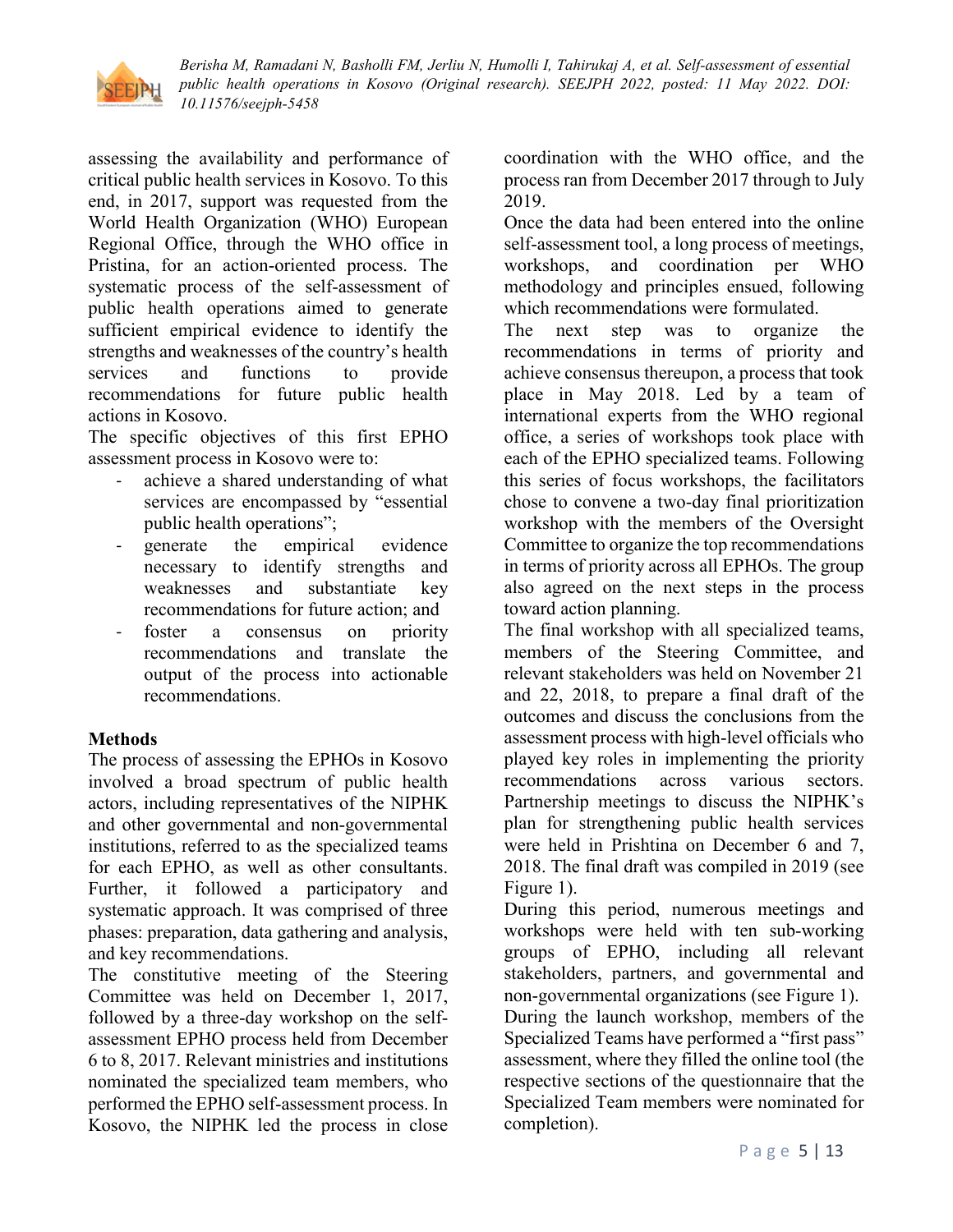

For the self-assessment process, the electronic version of the Self-assessment tool for the evaluation of essential public health operations in the WHO European Region (7) was used.

During the completion of the questionnaire (Electronic Self-assessment Tool) participants had the possibility to answer with yes or no, in certain questions. Otherwise, the answer should be a brief description of the item in question, with pertinent details as required. Whenever possible, quantitative data should be provided, but qualitative responses are also possible. Other ways to answer the questions were as follows: "IDU": I do not understand the question; "IDK": I understand the question but do not know the answer; "n/a": not applicable to the national context.

### *Scoring system*

Each suboperation contained in the list of EPHOs contained one or more scoring fields, in which evaluators can note the score  $(0-10)$ achieved and recommend areas for improvement ("G": governance; "F": financing; "RG": resource generation, including human resources, medicines and technology and/or information and technological research; "SD": service delivery).

The scores should be assigned from 0 to 10 based on the following criteria.

0. We are unable to evaluate the performance of this operation based on the information currently available.

1. No activity: this operation/service is completely undeveloped at this time.

2. Rudimentary work has been performed to improve the effectiveness of this operation, but a stronger framework and/or mandate is necessary to develop the basic foundations and to implement the programme or activity effectively.

3. There is an explicit commitment in a formal strategy document expressing the will to further develop this operation, but no practical developments have been carried out yet.

4. There are some antecedents for actions to improve this operation, but they have been inconsistent and require a better approach.

5. There is a conceptual framework to improve this operation, with some actions that can be considered adequate, but these are preliminary and still require development.

6. We have specific experience and evidence that allows us to identify a few strong points, as well as other areas in need of improvement.

7. The performance of this operation is reasonably acceptable, based on accumulated experience, but there are still some areas in need of particular work.

8. The performance of this operation is solid and well developed within the area of public health, although there are isolated areas that could still be improved.

9. A body of evidence shows that this operation is particularly effective; no significant problems need correction as performance is quite positive. 10. The development of this operation is excellent, based on independent and objective evidence. We believe that it could be a useful model for other countries; there may be international benchmarking studies that support its status to be proposed as a best practice for the WHO European Region.

The designated areas for improvement are based on the four health system framework functions, but may be further broken down into the following building blocks: "G": governance; "F": financing; "RG": resource generation, including human resources, medicines and technology and/or information and technological research; "SD": service delivery. This field is included to spark a preliminary reflection on which areas are most in need of concerted action to improve performance of the operation. The item is systematically included under all suboperations, with the understanding that all these functions may play a role, even in operations that initially seem to be concentrated under only one function (for example, one challenge related to governance may be that the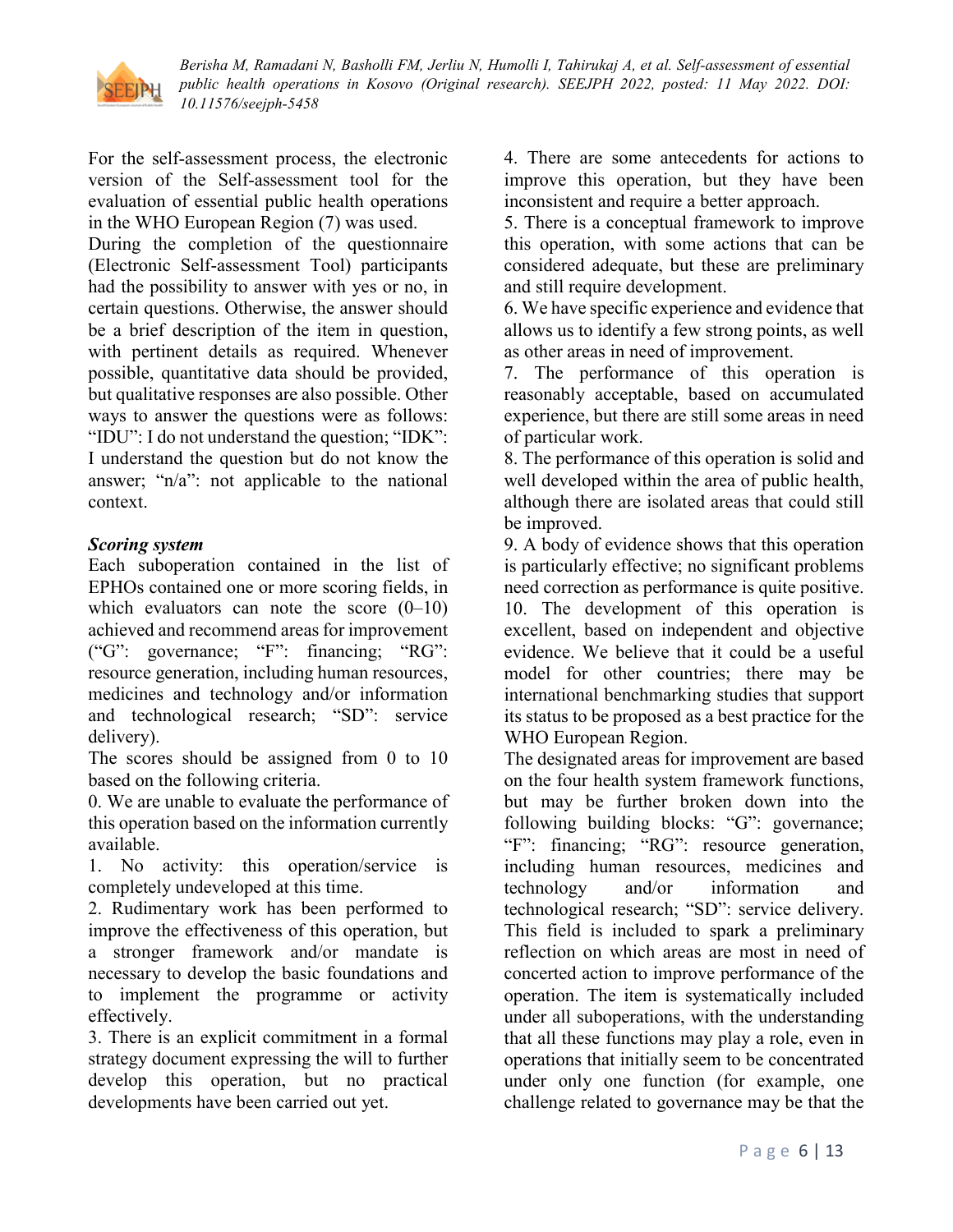

ministry of health does not receive enough funding to carry out its duties).

The Specialized Team members were able to exchange with each other on the spot about difficulties/dilemmas they encounter, raise issues, share perspectives, and receive coaching.

#### **Figure 1. Timeline of the self-assessment process in Kosovo**



### **Results**

The country scored 48% overall on the selfassessment (see Figure 2). The assessment indicated that Kosovo's health system scored the lowest in governance, as described in EPHO 6 (20%), followed by the risk factors described in EPHO 3 (35%) and research in the field of public health described in EPHO 10 (40%).

Observation of the population's health and wellbeing, as described in EPHO 1, falls under the responsibility of several institutions in Kosovo. However, the Health Information System (HIS) is highly fragmented; data and documentation regarding the population, minorities, regional areas, and the private sector are lacking, and the country does not have a universal electronic medical record system. Resulting from the assessment of EPHO 1, the primary recommendations were to *review and update the* 

*health information strategy* and *establish population-based registries for noncommunicable diseases (diabetes, cardiovascular diseases).* 

The primary goal of EPHO 2 is to enable health institutions to monitor and strengthen responses to public health emergencies, evaluate postemergency actions at an organization or systemwide levels, and take corrective action to ensure that competent health service delivery is available for people directly affected by an emergency. The specialized teams found that it is necessary to have a response plan that outlines the coordination of activities and sharing of tasks among the relevant institutions at all levels of health care and includes the development of a risk communication guide for emergency situations.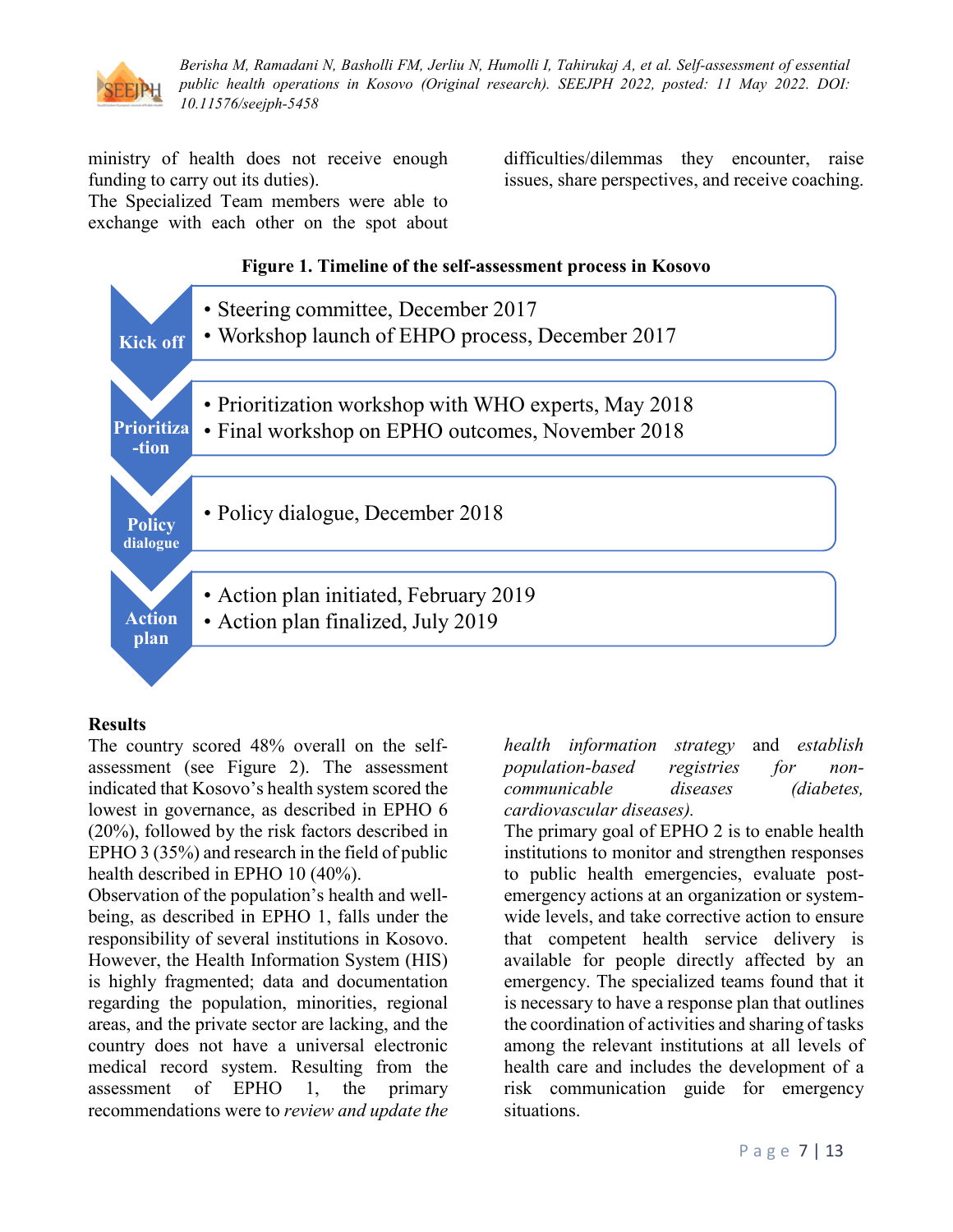





EPHO 3 aims to supervise the enforcement and control of activities for the minimization of exposure to health hazards to protect the population, including ensuring environmental, occupational, toxicological, food, and other safety measures in the country. The Ministry of Health, in close coordination with the NIPHK, the Ministry of Environment and Spatial Planning, the Ministry of Transport, the Food and Veterinary Agency, and other relevant stakeholders, found that an inter-ministerial committee for health protection, including environmental, occupational, food, and other safety measures, should be established to address the current deficiencies in this area. The

development of a strategy for health protection, including environmental, occupational, food, road, patient, and consumers' safety, should incorporate definitions of the roles and responsibilities of each institution and evidencebased data for direct intervention and prevention activities and a commitment to monitoring and evaluating tools for its implementation. The implemented strategy should enhance the sustainability of health protection by focusing on environmental, occupational, and food safety and related factors.

EPHO 4 aims to develop programs that address challenges regarding healthy eating and food control systems. This assessment area relies on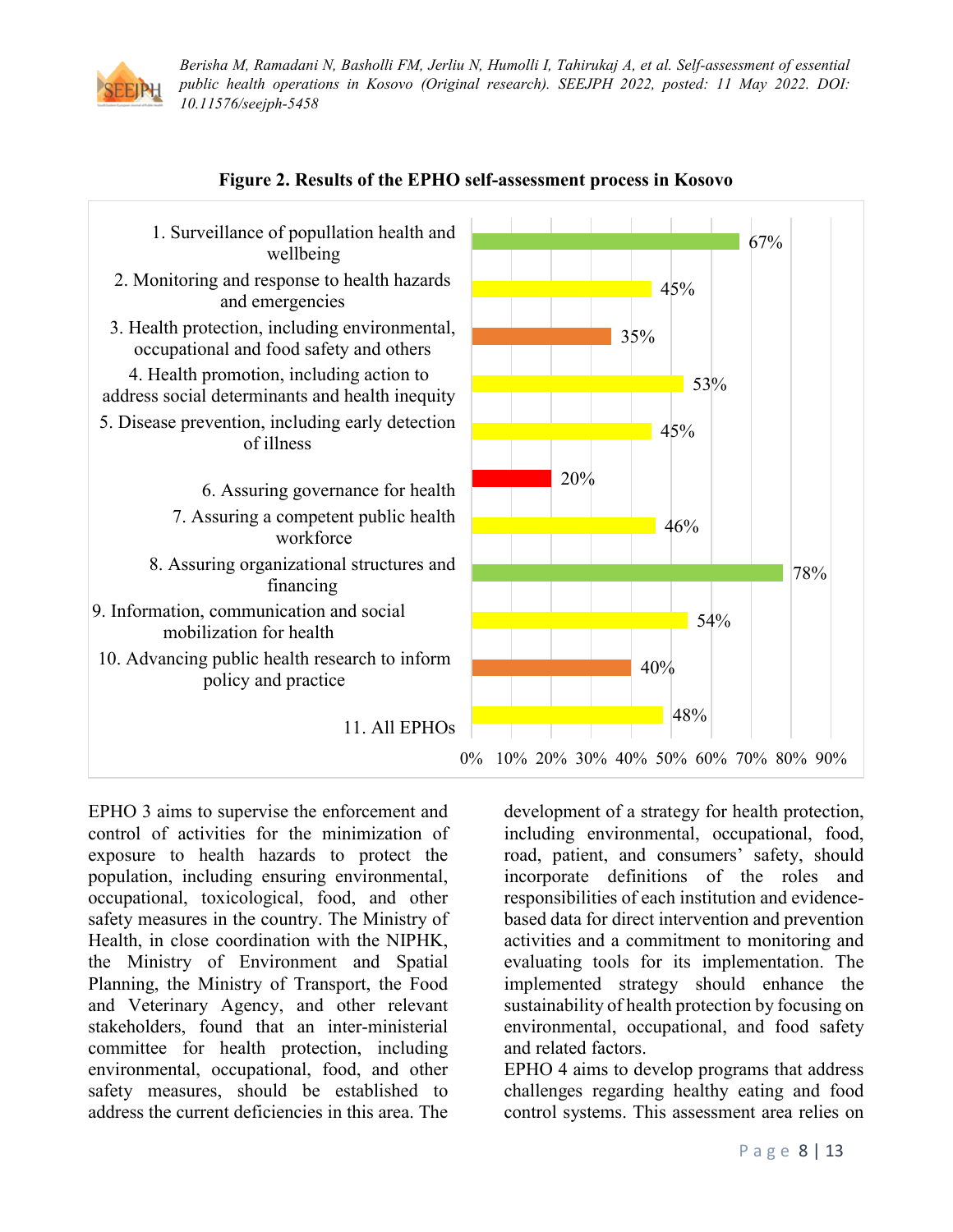

the vision that all of Kosovo's future population will be physically active and will live, work, and play in environments that both promote and support healthy lifestyles and mitigate diseases, injuries, and negative behaviors.

An important element of promoting healthy lifestyles in Kosovo is limiting tobacco consumption. The Ministry of Health drafted Kosovo's Law on Tobacco Control 04/L-156, which was implemented in 2013. The Global Youth Tobacco Survey (GYTS), conducted in 2004 and repeated in 2016, showed a decrease in the number of people aged 13–15 years who smoke, although the implementation is incomplete.

To implement the Health Promoting Schools program aimed at maintaining the health of pupils and creating a healthy lifestyle, the drafting of an Administrative Instruction for Healthy Nutrition in Educational Institutions of Pre-University was initiated. The introduction of the concept of "healthy settings" derived as a priority action from the assessment process. A healthy setting refers to a social context in which a range of individuals with distinct roles engage with, in their daily activities  $(8)$ .

Further to this, Under EPHO 5, the two primary recommendations were to *develop a national screening program for rare diseases and the early detection of congenital malformations and certain specific diseases* and *develop a national plan for a palliative care system.* The national screening program's main goal was to build a system for the early detection of congenital anomalies, as well as to propose and take specific measures to address these (surgical correction, early treatment of functional problems, etc.). An inter-institutional collaboration between public health institutions and healthcare facilities exists concerning population-based information campaigns, but it is not permanent. The assessment process identified several significant gaps:

There are targeted activities related to health promotion, but there is no information system to monitor either

disease burden patterns or access to and quality of health services for migrants, ethnic minority populations, and homeless people.

- There is no legislation in place that protects the financial and social rights of informal caregivers, nor are their interventions in place to address the stress that formal and informal caregivers experience. Unfortunately, there are also no training programs in place for training volunteers and family caregivers.
- In prisons, which act as primary healthcare providers for incarcerated populations, health promotion activities for specific communicable diseases are present, but there are no services available for the stress management of prison workers.
- The process of rehabilitation within personalized patient care plans has not been developed and is not functional yet. The development of health policies to support tertiary rehabilitation is, thus, an urgent need.
- In the context of palliative care, no institution offers services for pain management, nor is health care linked with psychosocial services or related health services (e.g., nutritional counseling, smoking cessation therapies).

The Ministry of Health launched the Health Sector Strategy 2017–2021 in March 2017. The Health Sector Strategy 2017–2021 was designed to develop a vision and strategic approach in the context of the ongoing health sector reforms in Kosovo (EPHO 6). In this assessment area, the Ministry of Health is encouraged to enhance its participation and active involvement in international health initiatives regarding the public health agenda of the country.

The goal of the recommendation for EPHO 7 is to enable the proper planning, analysis, and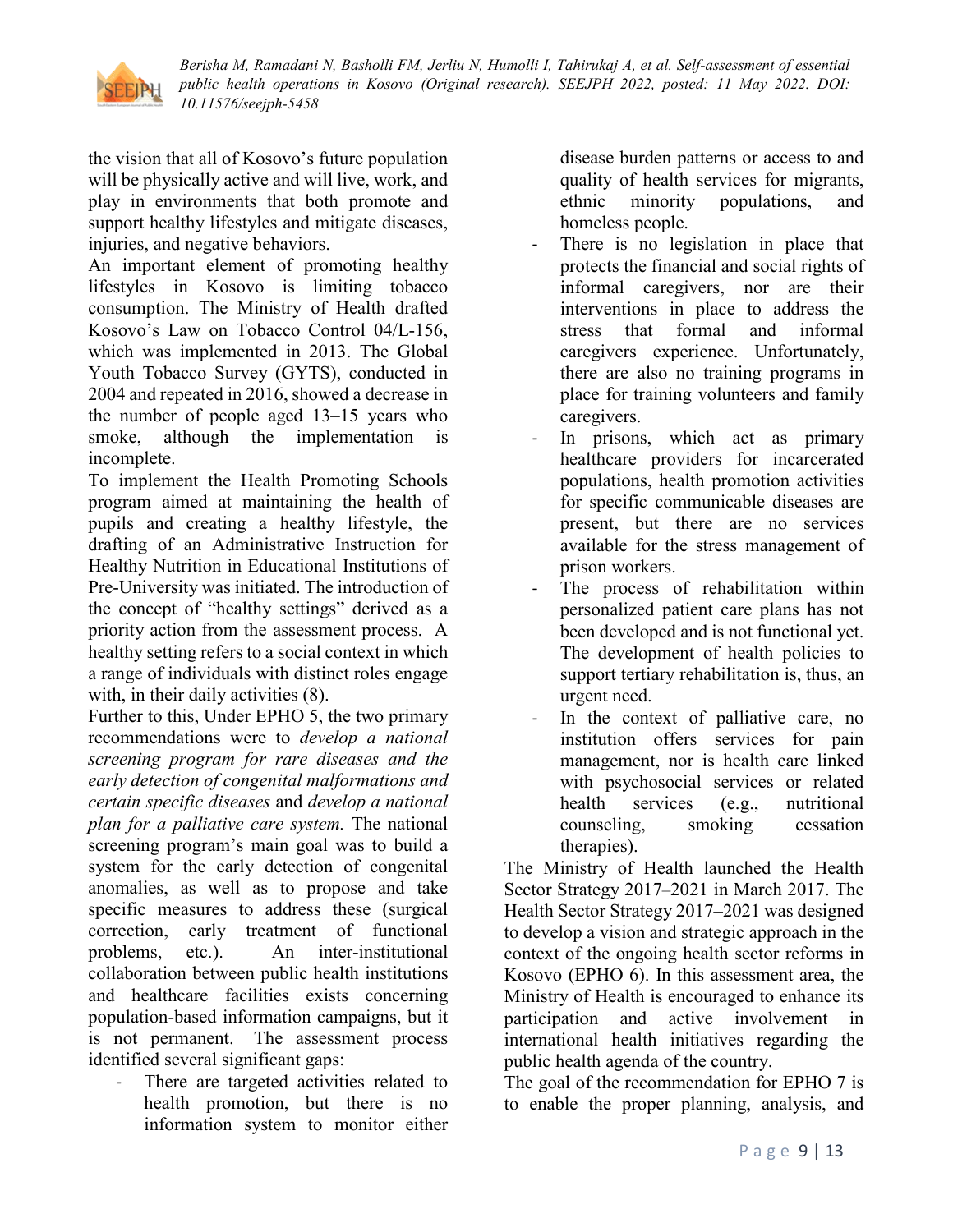

distribution of the public health workforce as per population needs. The focus is on empowering primary healthcare providers, decentralizing services at the local level, and legalizing the private sector. Although Kosovo has the youngest population in Europe, there are no recruitment or retention strategies to prevent younger generations from leaving the country to pursue better opportunities outside Kosovo.

The goal of EPHO 8 is to enable the proper planning, analysis, and implementation of public health insurance that offers accessible and quality healthcare services in the country. Public health insurance will then insure the population against the costs of health care. However, the Health Insurance Law has still not been implemented in Kosovo.

Good communication with the public at the right time and the right place is linked with EPHO 9. Lack of a comprehensive action plan for communication activities that incorporates the use of multiple channels and low-cost media outlets was found.

EPHO 10 covers research, which is fundamental to informing policy development and service delivery, including research to expand the knowledgebase that supports evidence-based policymaking at all levels; the development of new research methods, innovative technologies, and solutions in public health; and the establishment of partnerships with research centers and academic institutions to conduct timely studies that support decision-making at all levels of public health.

Within the NIPHK, the epidemiologic surveillance system collects data on communicable diseases. Existing evidence (epidemiologic and health system data) is then used for decision-making regarding health system priorities. Non-communicable chronic diseases are surveilled as well.

There is a legal framework for scientific research activities in Kosovo (Act no. 04/L-135 on Scientific Research Activities), which regulates the establishment, activity, organization, governance, rights, and obligations of scientific

workers and researchers; the position of the National Science Council and the approval and implementation of the National Science Program; the financing of the bases of scientific research activity; and other issues regarding scientific research activities in Kosovo.

At the conclusion of the EPHO assessment process in Kosovo, in line with the implementation of the Health Sector Strategy 2017–2021, as well as the WHO's Health 2020 objectives (9), the action plan was developed.

The self-assessment process in Kosovo resulted in the prioritization of ten top recommendations (out of twenty) for priority actions derived from the assessment process:

- Review and update the health information strategy.
- Develop an action plan for emergency healthcare services and public health, which is the  $8<sup>th</sup>$  function of the National Reaction Plan.
- Establish an inter-ministerial committee for health protection, including environmental, occupational, food, and other safety measures, which also protects people from air pollution by, for example, reducing air pollution from transport in the municipality of Prishtina.
- Introduce the concept of "healthy" settings".
- Develop a national action plan for noncommunicable diseases.
- Begin the governmental implementation and enforcement of laws and strategies regarding tobacco, drugs, reproductive and sexual health, mental health, etc., related to the health of the population.
- Begin strategic planning regarding human resources in the health sector.
- Revise and implement the law for health insurance.
- Draft the new communication strategy for public health.
- Develop a national strategy regarding mainstream of public health research.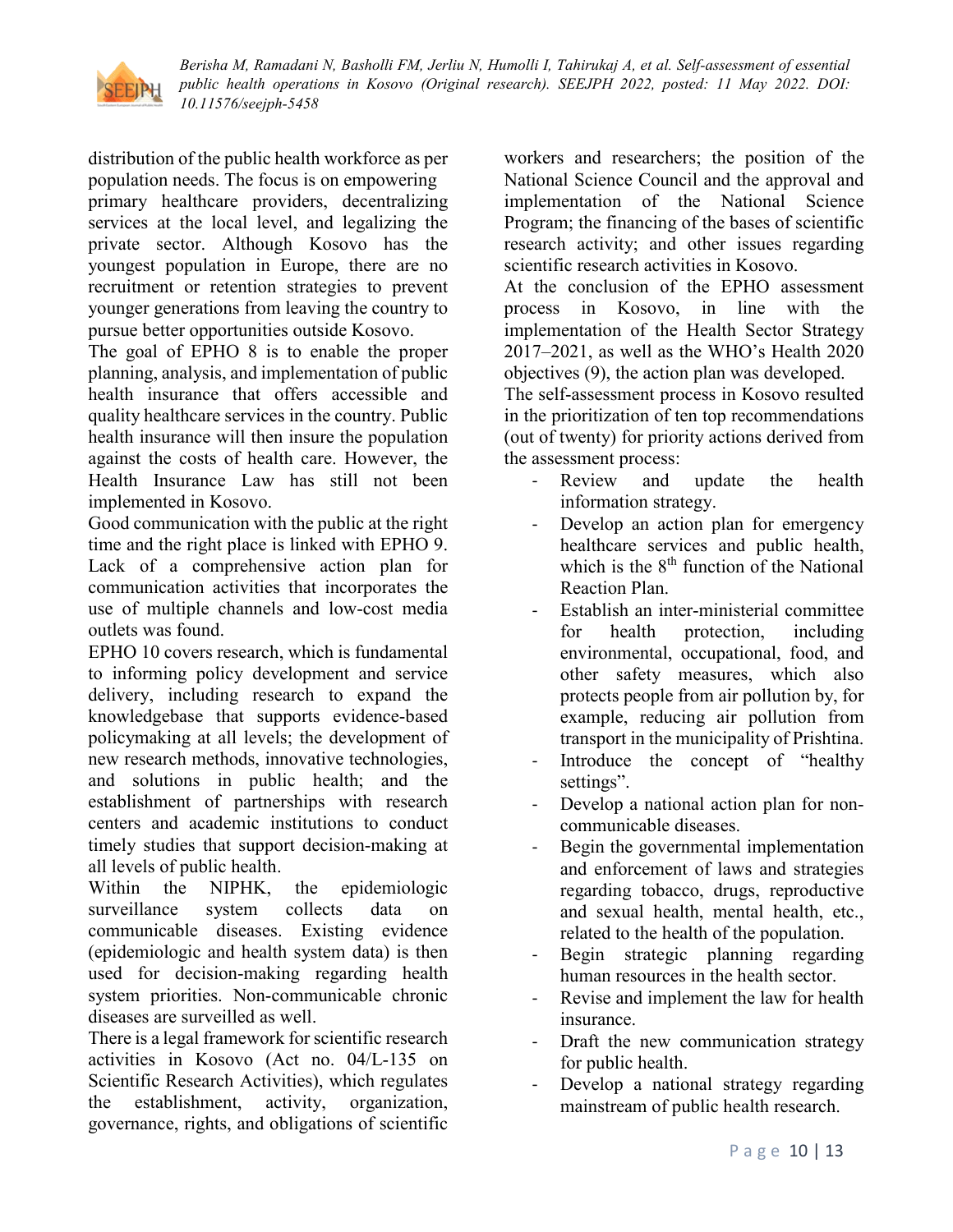

### **Discussion**

The self-assessment revealed that, despite ongoing initiatives and measures to strengthen public health, Kosovo still faces significant challenges in implementing the EPHOs and the application of EPHOs has much room for improvement.

The assessment process generated the empirical evidence necessary to identify strengths and weaknesses and substantiated key recommendations for future action. Following the self-assessment process, an action plan was developed, focusing mainly in addressing the priority actions derived from it.

In regard to specific priority recommendations, i.e. the assessment process revealed that it is crucial to establish a strong HIS to enable the systematic and timely collection of data, as well as the analysis of health-related data, required for the planning, implementation, and evaluation of the health status of the population. A HIS capable of generating the information required for monitoring the population's health and with strong inter-institutional cooperation, can monitor trends and track indicators that need to be reported to the WHO, CDC, EUROSTAT, and other related entities. In order to monitor and strengthen responses to public health emergencies the development of a specific action plan for emergency healthcare services and public health, the  $8<sup>th</sup>$  function of the National Emergency Plan, is needed.

Further to this, the introduction of the concept of "healthy settings" which include schools, work sites, homes, markets, hospitals, villages and cities, would serve to the engagement of a wide range of individuals with distinct roles, in their daily activities. This social context is shaped by a variety of factors, such as environmental, organizational, and personal, which interact with each other to affect overall health and wellbeing (8). The National Program on Nutrition for children aged 5–18 years and the National Plan on Physical Activity in Kosovo are also

identified as priority recommendations from the EPHO.

The development of a national screening program for rare diseases and development of a national plan for a palliative care system are considered very important to build a system for early detection of congenital anomalies, as well as efficiently response to the rising burden of chronic diseases and the aging population in the country.

Encouragement of the Ministry of Health to enhance its participation and active involvement in international health initiatives regarding the public health agenda of the country will take guide toward improvement in the general population's health, which depends on the quality and preparedness of the public health workforce too. This last is, in turn, dependent upon access to high-quality education and training. Therefore, investing in the continuous professional development of the public health workforce is a basic factor in the delivery and implementation of public health services. This is an especially compelling issue in Kosovo. Compared to the European region, the country has an insufficient number of doctors and nurses. The number of doctors per 100,000 inhabitants in Kosovo is the lowest in the region. In 2009, Kosovo had around 111 doctors compared to the EU's 320, Albania's 115, Macedonia's 255, Montenegro's 199, and Serbia's 204 (13). Strengthening new profiles for degree specializations in public health is needed per EU directives, and these changes need to be reflected and supported with new curricula at the university level, i.e., in the Faculty of Medicine. Strong financial support and operationalization of the public health insurance system in Kosovo, combined with a good communication plan and strong strategy regarding public health research will support needed evidence-based policymaking at all levels.

Considering the findings of the EPHO assessment process in Kosovo, it can be concluded that almost similar challenges were also identified with the self-assessment EPHOs,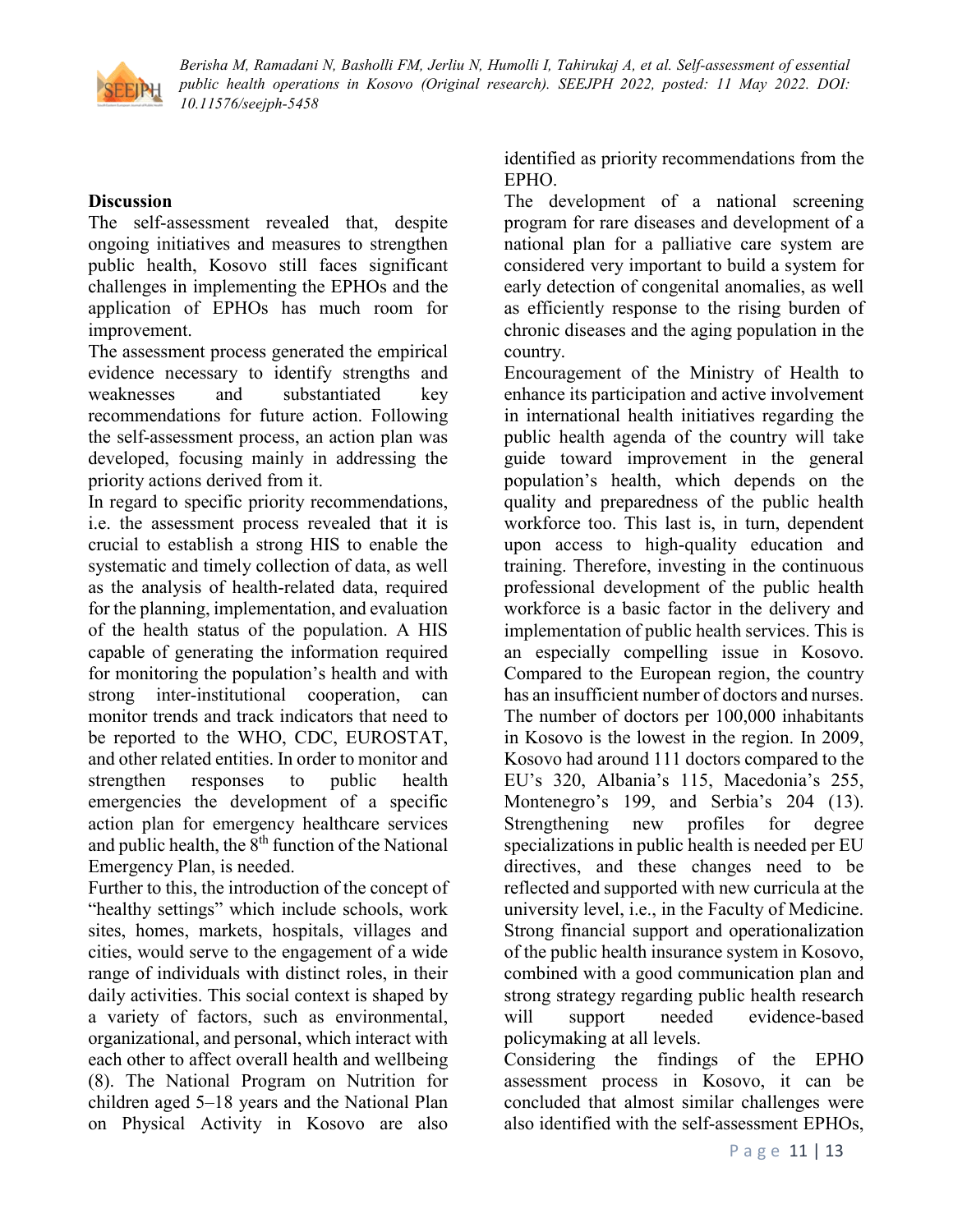

in Macedonia, the first country in the region where this type of self-assessment process was performed. Many improvements are needed, including addressing the lack of inter-sectoral cooperation and coordination, as well as considering and developing further responsibilities for all parties involved in public health. Even though the developed strategies and documents are in line with international global health development objectives, there is a lack of quantitative and qualitative indicators (health metrics) or published papers, as well as a lack of information flow, which are needed for public health policy formulation and evaluation This kind of experience could also contribute to strengthening the collaboration and partnerships among South-Eastern European (SEE) countries to improve the health of the population in the region  $(10)$ .

In another country in the EU, Slovakia, the selfassessment of the public health system provided a positive example of collaboration between the WHO's regional office for Europe and a member state. The final self-assessment report has laid the foundation for major changes in the Slovakian public health system (11).

To understand the value of investing in this public health exercise, one only needs to consider how the "Essential Public Health Operations" framework has proven to be determinant in tackling the challenge of the COVID-19 pandemic (12).

## *Conclusions*

The self-assessment revealed that, despite ongoing initiatives and measures to strengthen public health, the application of EPHOs has much room for improvement. We believe that decision-makers can use this method and the findings that it reveals to implement the most effective interventions to protect and promote the population's health. Although the final selfassessment report has not yet led to major changes in the public health system, it does serve as a foundation for future evidence-based changes. It is the most comprehensive evaluation report of the existing healthcare system, and it should be used by all relevant health and nonhealth stakeholders to implement the proposed changes. In addition, the methodology and experience can be used for educational and training purposes. The self-assessment of the public health system of Kosovo, also, provides a positive example of collaboration between the WHO's regional office for Europe and relevant health and non-health stakeholders in Kosovo.

## **References**

- 1. Kosovo Agency of Statistics (KAS). Statistical Yearbook of the Republic of Kosovo 2020. Prishtina: Kosovo Agency of Statistics; 2020. Available from: https://ask.rksgov.net/media/5641/vjetari-2020-finalper-web-ang.pdf (accessed: February 8, 2022).
- 2. Arënliu QF, Koçinaj BM. Kosovo Transition in health and health care in Prishtina. Kosovo: Kosovo School of Public Health; 2010.
- 3. World Bank. Kosovo: Country Environmental Analysis. Washington, DC. World Bank; 2013. Available from: https://openknowledge.worldbank.org/h andle/10986/13216 (accessed: February 8, 2022).
- 4. Gashi S, Berisha M, Ramadani N, Gashi M, Kern J, Dzakula A, et al. Smoking Behaviors in Kosova: Results of Steps Survey. Zdr Varst 2017;56:158-65. DOI: 10.1515/sjph-2017-0021.
- 5. National Institute of Public Health of Kosovo. Perinatal Situation Report in Kosovo. Prishtina, NIPHK; 2018.
- 6. Martin-Moreno JM, Harris M, Jakubowski E, Kluge H. Defining and Assessing Public Health Functions: A Global Analysis. Annu Rev Public Health 2016;37:335-55. DOI: 10.1146/annurev-publhealth-032315- 021429.